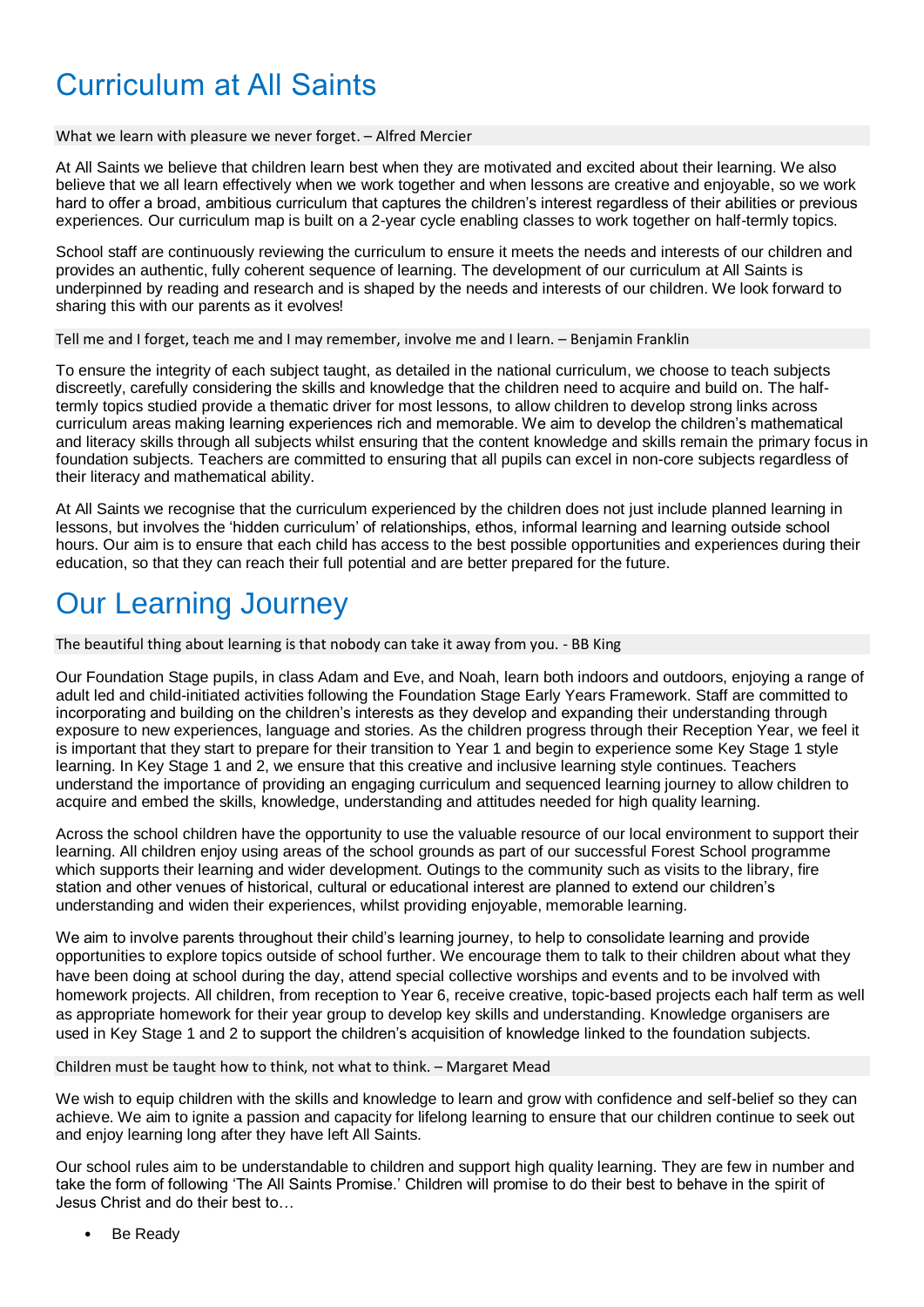- Be Respectful
- Be safe

As staff we explain why these behaviours are worth adopting and look for these behaviours when promoting high quality learning.

### **The 6 Rs - Capacity for Learning**

We recognise the importance of building children's capacity for learning by encouraging, developing and sustaining:

- **Resilience**
- **Resourcefulness**
- **Reflectiveness**
- **Retention**
- **Reasoning**
- **Responsibility**

#### **Attitudes, values and attributes**

We recognise the importance of positive attitudes to learning and life through the whole school study of the below areas. These are actively taught during collective worship, RE and PSHE lessons and promoted throughout the school as part of children's wider development. We request that these attitudes and attributes are modelled by children and adults in order to create a safe, positive and inclusive school environment with children who are ready to learn.

|   | Generosity  | Thankfulness | Wisdom    |
|---|-------------|--------------|-----------|
| ٠ | Compassion  | Trust        | Hope      |
|   | Courage     | Perseverance | Community |
| ٠ | Forgiveness | Justice      | Dignity   |
| ٠ | Friendship  | Service      | Peace     |
|   | Respect     | Truthfulness | JOV       |

## Reading & Phonics Scheme Information

Reading is the one ability, that once set in motion, has the ability to feed itself, grow exponentially and provide a basis from which possibilities are limitless." – Micheal Morpurgo

Across the school we read stories to and with children, showing that books are a source of enjoyment, discovery and information. We encourage children to read a variety of books and to talk about them both at home and at school to allow them to experience the joy and power of reading. Each class enjoys story time at the end of every day and English lessons are based on key texts and authors.

In Foundation Stage and Key Stage 1, we use Ruth Miskin's Read Write Inc scheme to support children to develop their decoding (word reading) ability. The children have daily phonics sessions, in regularly reviewed ability groups, to ensure that they are both supported and challenged to progress with their reading skills. Encouraging the children to read short stories containing the sounds that they know allows them to feel successful in their reading abilities and have positive reading experiences.

In addition to daily phonics sessions, reading skill lessons are taught daily for children in Years 1-6 in their class groups. These lessons focus on developing the enjoyment of reading as well as comprehension skills to allow the children to understand and question what they are reading. We use elements of Bug Club to support both home and school reading.

In line with statutory assessments, for Key Stage 1 phonics, we use the phonics screening check to assess our children on their understanding of phonics towards the end of Year 1 and children in Years 2 and 6 complete the reading SATS tests. We use the information from these statutory assessments, alongside our own formal and informal assessments to identify the strengths and next steps in the children's learning and ensure that they are both supported and challenged with their learning.

If you would like further information on our phonics scheme please attend the parents information meeting led by Mrs Brant or follow the link below:

Parents - [Ruth Miskin Phonics Training](https://www.ruthmiskin.com/en/parents-copy-2/)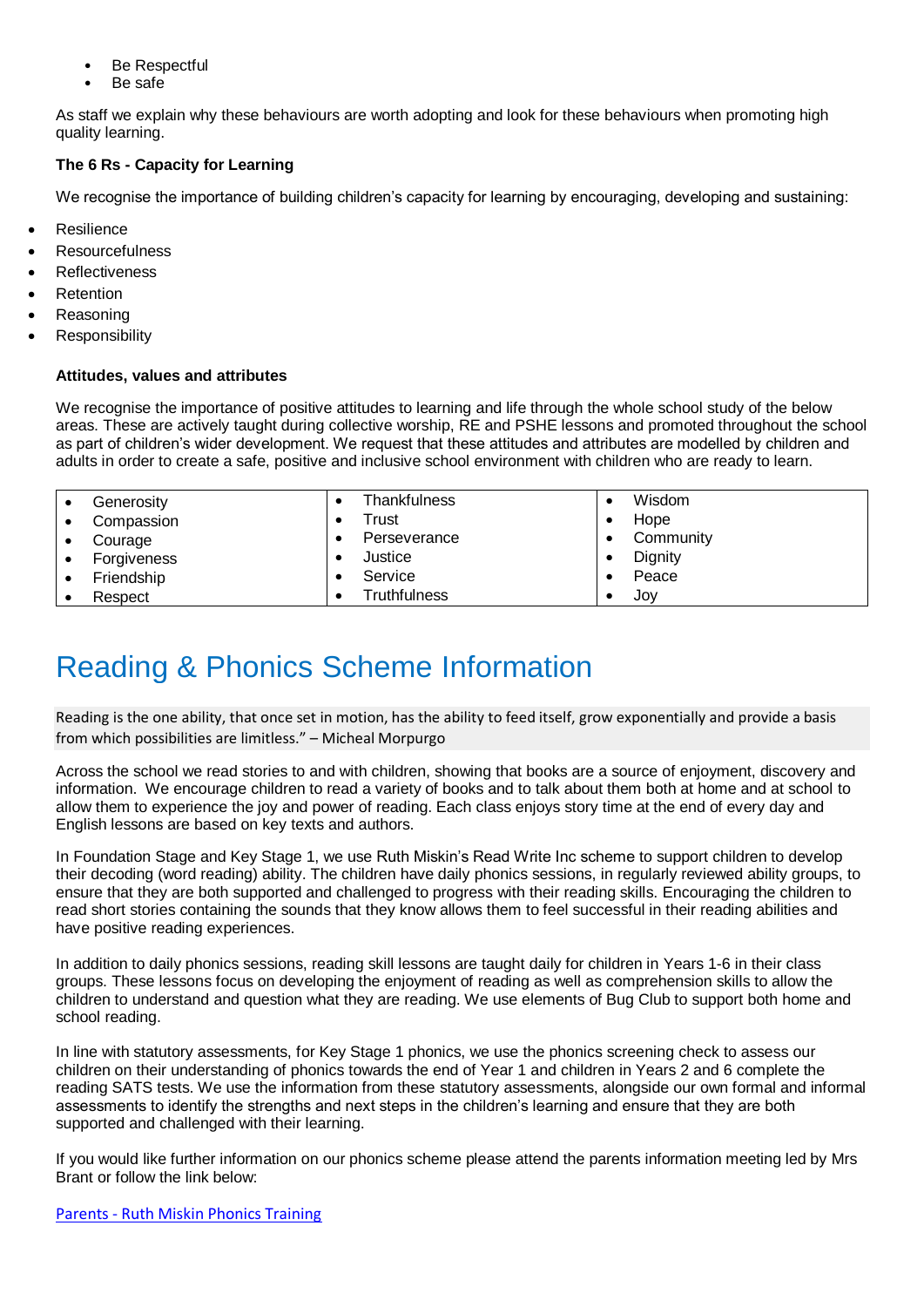[Parent video: How to say the sounds -](https://www.youtube.com/watch?v=TkXcabDUg7Q) YouTube This video describes how to pronounce the sounds at home with your child. Remember your child will love being read to even when they can read fluently!

## **Subjects**

Our curriculum is based on the 2014 National Curriculum which requires all pupils aged between 5 and 11 years to study the following three core subjects:

- **English**
- **Mathematics**
- **Science**

Foundation subjects must also be studied in this age group. They are:

- Art and Design
- Computing
- Design and Technology
- **Geography**
- **History**
- **Music**
- Physical Education
- Religious Education
- In KS2, MFL (a modern, foreign language) is also taught.

See our evolving curriculum mapping for information about the areas and topics studied at All Saints. Please follow the link below to find more detail about the National Curriculum and the content studied in each year group:

[https://assets.publishing.service.gov.uk/government/uploads/system/uploads/attachment\\_data/file/425601/](https://assets.publishing.service.gov.uk/government/uploads/system/uploads/attachment_data/file/425601/PRIMARY_national_curriculum.pdf) [PRIMARY\\_national\\_curriculum.pdf](https://assets.publishing.service.gov.uk/government/uploads/system/uploads/attachment_data/file/425601/PRIMARY_national_curriculum.pdf)

For more information about the Early Years Foundation Stage Framework, please see the link below:

Development Matters - [Non-statutory curriculum guidance for the early years foundation stage](https://assets.publishing.service.gov.uk/government/uploads/system/uploads/attachment_data/file/1007446/6.7534_DfE_Development_Matters_Report_and_illustrations_web__2_.pdf)  [\(publishing.service.gov.uk\)](https://assets.publishing.service.gov.uk/government/uploads/system/uploads/attachment_data/file/1007446/6.7534_DfE_Development_Matters_Report_and_illustrations_web__2_.pdf)

See the following links to support your child's learning at home:

General

<https://www.bbc.co.uk/bitesize/primary>

<https://www.bbc.co.uk/cbbc>

<https://www.topmarks.co.uk/>

**English** 

<https://www.worldbookday.com/>

[THE LITERACY SHED -](https://www.literacyshed.com/) Home - Visual literacy (suggested for KS2 children or with supervision)

<https://learnenglishkids.britishcouncil.org/>

Maths

<https://www.familymathstoolkit.org.uk/>

<https://nrich.maths.org/frontpage>

<https://www.oxfordowl.co.uk/for-home/kids-activities/fun-maths-games-and-activities/>

**Science** 

<https://www.bbc.co.uk/cbbc/curations/science-on-cbbc>